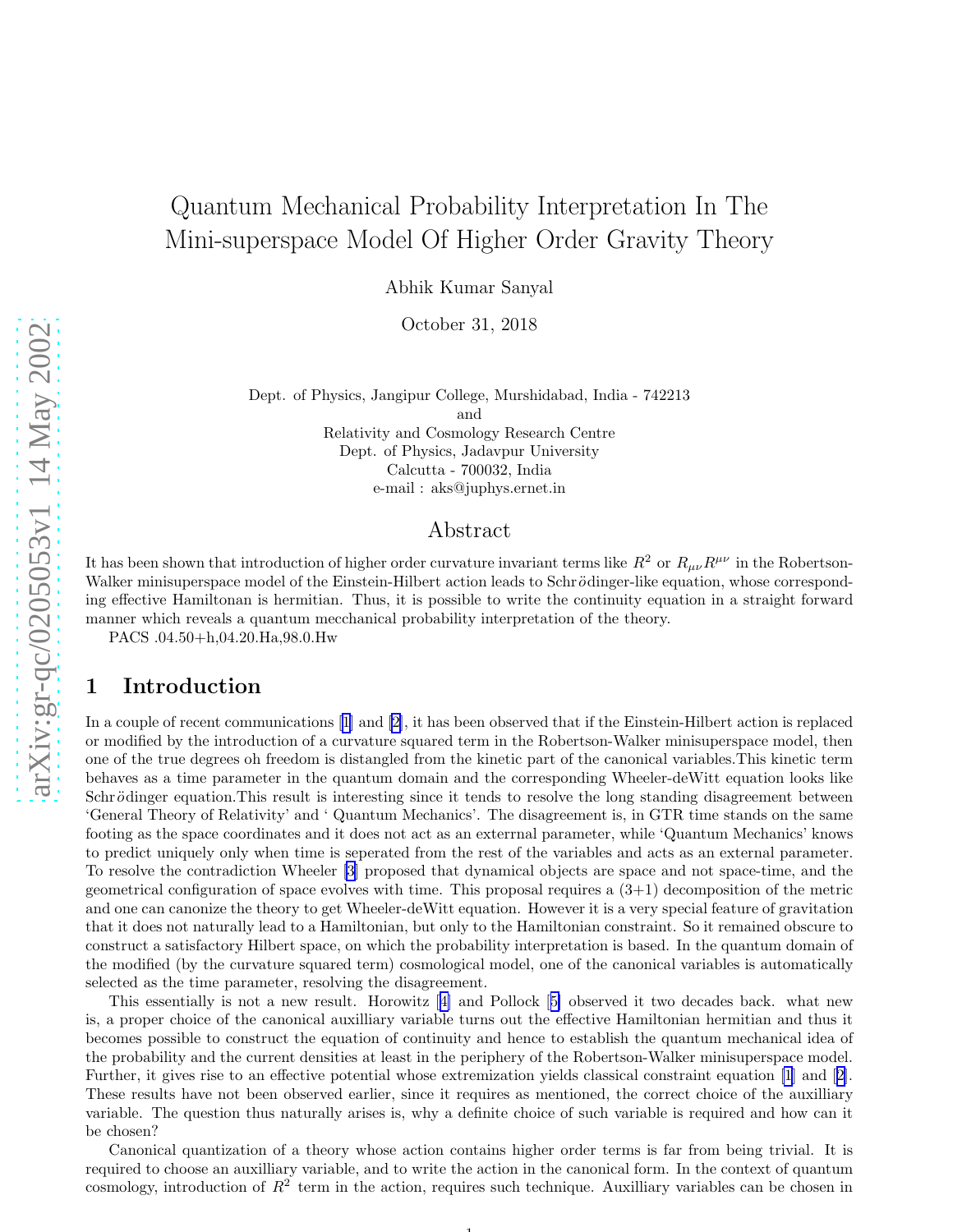many different ways [\[4\]](#page-9-0), [\[6](#page-10-0)] and[[1\]](#page-9-0). For all such variables it is possible to express the action in the canonical form, leading to the same classical field equations. However quantum dynamics turns out to be different for different auxilliary variable. Though such an important fact has only been observed fairly recently, it is not surprising. The reason being that, though all canonically related variables lead to the same classical field equations, there is no counterpart of such result in the quantum domain and hence should not be extended naturally. Rather, as mentioned, one has to choose such auxilliary variable in a unique manner so that correct quantum dynamics emerges. Boulware et-al [\[7](#page-10-0)] prescribed a technique to pick up canonical variables for higher order theory. The prescription can be summarised in the following three steps. First, take the first derivative of the action with respect to the highest derivative of the field variable present in the action and idetify it as the auxilliary variable. Second, write the action in the canonical form after introducing the new variable and finally, quantize with basic variables.

The above technique was taken up by Hawking and Luttrell [\[8\]](#page-10-0), Horowitz [\[4](#page-9-0)] and Pollock [\[5](#page-10-0)] to identify the auxilliary variable. Interestingly enough, Pollock[[5\]](#page-10-0) showed that if one introduces auxilliary variable in the induced theory of gravity, where it is not at all required, one still ends up with a Schrödinger like equation. Sanyal and Modak [\[1](#page-9-0)] have shown that auxilliary variable can even be introduced in the vacuum Einstein-Hilbert action, yielding completely wrong quantum dynamics. Auxilliary variable can be introduced in such models if one simply does not remove removable total derivative terms from the action. In Boulware et-al's [\[7](#page-10-0)] prescription one has to quantize with basic variables. The basic variables are  $\alpha, \alpha'$ , if auxilliary variable is introduced in the vacuum Einstein-Hilbert action, while truely the basic variable in this situation is  $\alpha$ . Effectively, introduction of auxilliary variable in such situations, where it is not required, means to entertain redundant degree of freedom. So it was concluded that Boulware et-al's [\[7\]](#page-10-0) prescription should be taken up only after removing removable total derivative terms from the action. Unless this is done, wrong qusantum dynamics would emerge. In this sense all the auxilliary variables identified by Hawking and Luttrell[[8\]](#page-10-0), Horowitz[[4\]](#page-9-0) and Pollock [[5\]](#page-10-0) are wrong in the quantum domain.

In a nutshell, in order to uniquely identify the auxilliary variable and to obtain the correct quantum description, we emphasize on the fact that Boulware et-al's [\[7\]](#page-10-0) prescription should be taken up only after removing the total derivative terms from the action. If this is done one can never get such variables to introduce in situations like vacuum Einstein-Hilbert action or induced theory of gravity and to end up with wrong quantum equations. On the other hand such variables can be introduced in the higher order gravity theory uniquely. Further, this method of identifying the auxilliary variable has got extremely interesting consequences as already mentioned at the beginning. It gives birth to a Schrödinger-like equation where one of the variables being distangled from the kinetic part of the canonical variables act as the time parameter. Further an effective Hamiltonian emerges which is hermitian and as a result quantum mechanical idea of current and probability densities is realized. In addition the effective Hamiltonan contains an effective potential whose extremization yields classical constraint equation [\[1](#page-9-0)] and[[2](#page-9-0)]. Horowitz[[4\]](#page-9-0) claimed that the action for the higher order gravity theory does not require to have surface terms. This as a result of identifying the new variable properly, turns out to be wrong. This is due to the fact that removal of total derivative terms from the action leads to surface terms. One can get rid of these surface energy terms only if such counter terms are already included in the action. Tomboulis [\[9](#page-10-0)] stated that higher order gravity theory has got the problem of unitarity at least in the perturbative models. We observed that [\[1](#page-9-0)] and[[2\]](#page-9-0), when the classical Hamiltonian of  $R + R^2$  gravity theory is quantized, an effective Hamiltonian emerges, which is hermitian at least in the Robertson-Walker minisuperspace model.

So far, there has been different strong motivations to modify Einstein-Hilbert action by higher order curvature invariantterms. To state a few, Stell [[10\]](#page-10-0) has shown that the action  $\int d^4x\sqrt{-g}[AC_{ijkl}+BR+CR^2]$  is renormalizable in 4-dimensions.  $C_{ijkl}$  is the Weyl tensor, R is the Ricci scalar and  $A, B, C$  are the coupling constants. Starobinsky [[11\]](#page-10-0) obtained an inflationary solution without invoking phase transition in the very early Universe, from a field equation containing only geometric terms. Later, Starobinsky and Schmidt [\[12\]](#page-10-0) have shown that the inflationary phase is an attractor in the neighbourhood of the fourth order gravity theory. Hawking and Luttrell [\[8](#page-10-0)] observed that Einstein-Hilbert action being modified by a curvature squared term is equivalent to the Einstein-Hilbert action being coupled to a massive scalar field. The Euclidean form of the Einstein-Hilbert action is not bounded from below, as a result the ground state wave function proposed by Hartle and Hawking[[13\]](#page-10-0) diverges badly. A remedy to this undesirable feature was suggested by Horowitz [\[4\]](#page-9-0), who proposed a positive definite action in the form

$$
S = \int d^4x \sqrt{g} [AC_{ijkl}^2 + B(R - 4\Lambda)^2]
$$
\n<sup>(1)</sup>

Λ being the cosmological constant. Not only that this action leads to a convergent functional intregral, it also reduces to the Einstein-Hilbert action in the weak field limit. A very recent and perhaps one of the most important motivation to modify Einstein-Hilbert action by the introduction of the curvature squared term is being put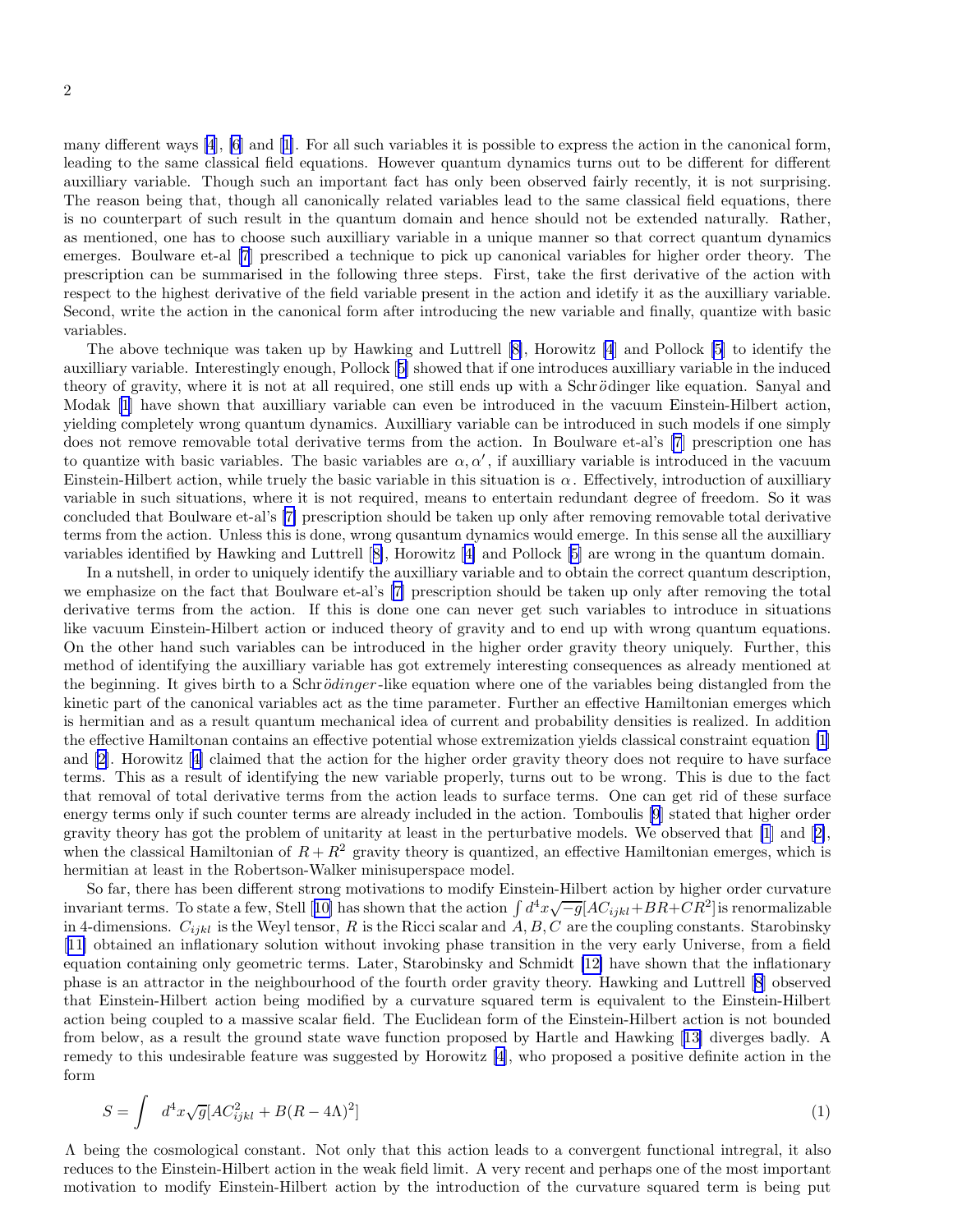forward by Sanyal and Modak [\[1](#page-9-0)],[[2\]](#page-9-0). The motivation is to obtain a quantum mechanical interpretation of quantum cosmology. It is therefore required to extend our previous work by applying it to different situations to convincingly prove that our method is correct.

In the present paper, we first take up the Induced Theory of Gravity in the following section and show that the corresponding Wheeler-deWitt equation is not satisfied by the Schrödinger like equation obtained by Pollock [[5\]](#page-10-0), by introducing auxilliary variable. This situation is considered to prove that auxilliary variable, if introduced in situations where it is not required, will yield wrong quantum dynamics. The reason behind is that, in the Boulware-et-al's [\[7](#page-10-0)] proposal one has to finally quantize with basic variables. Introduction of auxilliary variables in such situations means to introduce redundant degrees of freedom. It further shows that once removable total derivative terms are removed from the action, auxilliary variables can not be introduced any more in such cases, and there is no possibility of emergence of wrong quantum description.

We then take up the modified Induced Theory of Gravity, by introducing  $R^2$  term in the action, in section 3. This case was again studied by Pollock[[5\]](#page-10-0). We have shown that, following the method mentioned it is possible to distangle a combination of the expansion parameter and the scalar field from the kinetic part of the canonical variables that starts behaving as the time parameter of the corresponding quantum equation. Further, the effective Hamiltonian turns out to be hermitian and the quantum mechanical idea of current and probability densities follows naturally. These results are completely different from that obtained by Pollock[[5\]](#page-10-0) and obcourse extremely illuminating.

In section 4, The positive definite action proposed by Horowitz [\[4](#page-9-0)] has been considered. In the Robertson-Walker minisuperspace model the Weyl tensor does not contribute. The quantum version of this model is found to tally with  $R + R^2$  theory.

In section 5, the next higher order curvature invariant term, viz.,  $R_{\mu\nu}R^{\mu\nu}$  is taken up to modify Einstein-Hilbert action. Interestingly enough, it has been found to yield the same type of classical and quantum results as wasobtained in the  $R^2$  case [[1\]](#page-9-0). It therefore appears that the hermiticity of the effective Hamiltonian operator and the quantum mechanical probabilistic interpretation perhaps are the generic feature of higher order gravity theory.

Concuding remarks are made in section 6.

## 2 Induced Theory Of Gravity - A Toy Model

As mentioned in the introduction, Pollock[[5\]](#page-10-0) introduced an auxilliary variable in the induced theory of gravity to show that the corresponding Wheeler-deWitt equation can well be written as Schrödinger like equation. In this section our aim is to show that not only it is unnecessary to introduce auxilliary variable in such a theory but also it leads to wrong quantum dynamics. For this purpose we shall deal with the same action and write the corresponding Wheeler-deWitt equation in the standard procedure without invoking an auxilliary variable, obtain the semi–classical solution and compare it with that obtained by Pollock[[5\]](#page-10-0). Let us start with the following action,

$$
A = \int d^4x \sqrt{-g} \left[-\frac{1}{2} \epsilon \phi^2 R - \frac{1}{4} \lambda \phi^4\right].
$$
 (2)

In the Robertson-Walker mini-superspace model

$$
ds^{2} = e^{2\alpha(\eta)}[-d\eta^{2} + d\chi^{2} + \sin^{2}\chi(d\theta^{2} + \sin^{2}\theta d\phi^{2})]
$$
\n(3)

the above action takes the following form

$$
A = -2\pi^2 \int \left[3\epsilon\phi^2(1+\alpha'^2+\alpha'')e^{2\alpha} - \frac{1}{4}\lambda\phi^4e^{4\alpha}\right]d\eta\tag{4}
$$

where dash(') stands for derivative with respect to the conformal time  $\eta$ . It further reads,

$$
A = 2\pi^2 \int \left[3\epsilon(\phi^2(\alpha'^2 - 1) + 2\phi\alpha'\phi') + \frac{\lambda}{4}\phi^4 e^{2\alpha})\right]e^{2\alpha}d\eta\tag{5}
$$

apart from a total derivative term. Corresponding classical field equaions are

$$
\alpha'' + \alpha'^2 + 2\alpha' \frac{\phi'}{\phi} + \frac{\phi''}{\phi} + \frac{\phi'^2}{\phi^2} - \frac{\lambda \phi^2 e^{2\alpha}}{6\epsilon} + 1 = 0
$$
\n(6)

$$
\alpha'' + \alpha'^2 - \frac{\lambda \phi^2 e^{2\alpha}}{6\epsilon} + 1 = 0\tag{7}
$$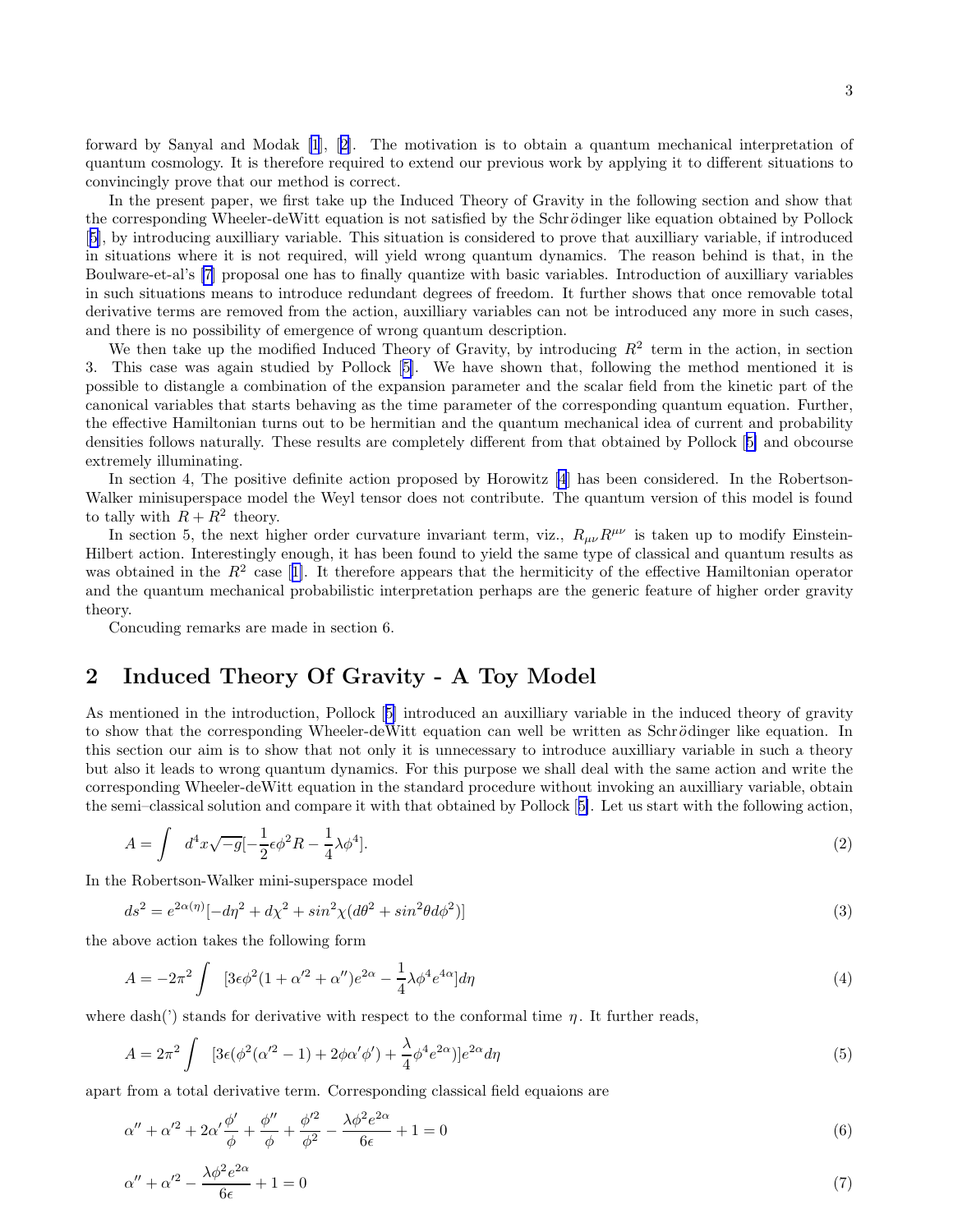$$
\alpha'^2 + 2\alpha' \frac{\phi'}{\phi} - \frac{\lambda \phi^2 e^{2\alpha}}{12\epsilon} + 1 = 0\tag{8}
$$

In the phase space variable the Hamiltonian is

$$
H = \frac{1}{36\epsilon^2 \phi^2 e^{4\alpha}} \left[ -p_\phi^2 + \frac{2p_\alpha p_\phi}{\phi} - 3\epsilon \phi^4 e^{6\alpha} + 36\epsilon^2 \phi^2 e^{4\alpha} \right] = 0 \tag{9}
$$

The corresponding Wheeler-deWitt equation is

$$
[\hbar^2(\frac{\partial^2}{\partial\phi^2} + \frac{q}{\phi}\frac{\partial}{\partial\phi} - \frac{1}{\phi}\frac{\partial^2}{\partial\alpha\partial\phi}) + 3\epsilon\phi^2 e^{4\alpha}(12\epsilon - \phi^2 e^{2\alpha})]\psi = 0
$$
\n(10)

where  $q$  is the operator ordering index. The above Wheeler-deWitt equation admits the following semiclassical solution for  $q=0$ .

$$
\psi = C \exp[\frac{i}{\hbar}(n\phi^{l+1} + m)e^{l\alpha}] \tag{11}
$$

where C, l, m, n are constants.

Now we compare our result with that obtained by Pollock [\[5](#page-10-0)] for the same action. Instead of removing surface term from the action, Pollock introduced an auxilliary variable in the action (4) as prescribed by Boulware et-al[[7\]](#page-10-0). Indeed the classical field equations remain unchanged because the variables are canonical. The Wheeler-deWitt equation obtained by Pollock is

$$
i\frac{\partial\psi}{\partial\alpha} = \frac{1}{mx}\frac{\partial^2\psi}{\partial x^2} + \frac{i}{x}\frac{\partial(1+x^2)\psi}{\partial x} + i(p-2)\psi.
$$
\n(12)

where  $x = \alpha'$ . This equation looks like Schrödinger equation which admits a semiclassical solution as was obtained by Pollock for  $p = 2$ , which is equivalent to our  $q = 0$  situation, viz.,

$$
\psi(\alpha, x) = exp[-im(x + \frac{1}{3}x^3)]\tag{13}
$$

where  $m = \frac{72\pi^2\epsilon^2}{\lambda}$  $\frac{\pi^2 \epsilon^2}{\lambda}$ . It is not difficult to see that this Wheeler-deWitt equation is different from (10) with a different solution altogether. So, the question is what went wrong ? This was suggested in a couple of recent communications [[1\]](#page-9-0),[[2\]](#page-9-0). The fact that all canonical variables lead to the same classical field equations has no analogue in quantum domain. So to obtain the correct quantum description one has to choose canonical variables carefully and perhaps uniquely. This is achieved if such variabls are chosen only after removing total derivative terms from the action. Unless otherwise redundant degrees of freedom are taken into account, since in the Boulware-et-al's [\[7\]](#page-10-0) prescription one has to finally quantize with basic variables. We observe from action (5) that the basic variables are  $\alpha$  and  $\phi$ , while Pollock considered  $\alpha$ ,  $\alpha'$  and  $\phi$  to be the basic variables which is definitely not true. As it is evident, that removal of total derivative term from action (4) yields action (5) where there is no scope to introduce any auxilliary variable and as such unique quantum description emerges for a particular action.

### 3 Induced Theory Of Gravity Modified By Curvature Squared term

We now extend our work by introducing higher order term in the above action (2) along with a kinetic and potential term for the coupling scalar field. The action now reads,

$$
A = \int \sqrt{-g} \left[-\frac{1}{2}\epsilon \phi^2 R - \frac{1}{2}\phi_{;\mu}\phi^{;\mu} - V(\phi) - \frac{\beta}{24}R^2\right]d^4x\tag{14}
$$

which in the Robertson-Walker model takes the following form,

$$
A = 2\pi^2 \int \left[ (3\epsilon \phi^2 e^{2\alpha} - 3\beta \alpha'^2 - 3\beta) \alpha'' + 3\epsilon \phi^2 (\alpha'^2 + 1) e^{2\alpha} - \frac{3}{2} \beta (\alpha''^2 + \alpha'^4 + 2\alpha'^2 + 1) + \frac{1}{2} \phi'^2 e^{2\alpha} - V(\phi) e^{4\alpha} \right] d\eta (15)
$$

The first three terms in the action (15) are removable total derivative terms, which as pointed out earlier leads to wrong Wheeler-deWitt equation when not removed. So our first task is to integrate out these terms and then introduce auxilliary variable and write the action in the canonical form as suggested by Boulware et-al[[7\]](#page-10-0). So in the first step we obtain the following action

$$
A = 2\pi^2 \int \left[ -3\epsilon \phi \alpha' (\phi \alpha' + 2\phi') e^{2\alpha} - \frac{3}{2} \beta (\alpha'' + \alpha'^4 + 2\alpha'^2 + 1) + 3\epsilon \phi^2 e^{2\alpha} - V(\phi) e^{4\alpha} \right] d\eta + \Sigma_1
$$
(16)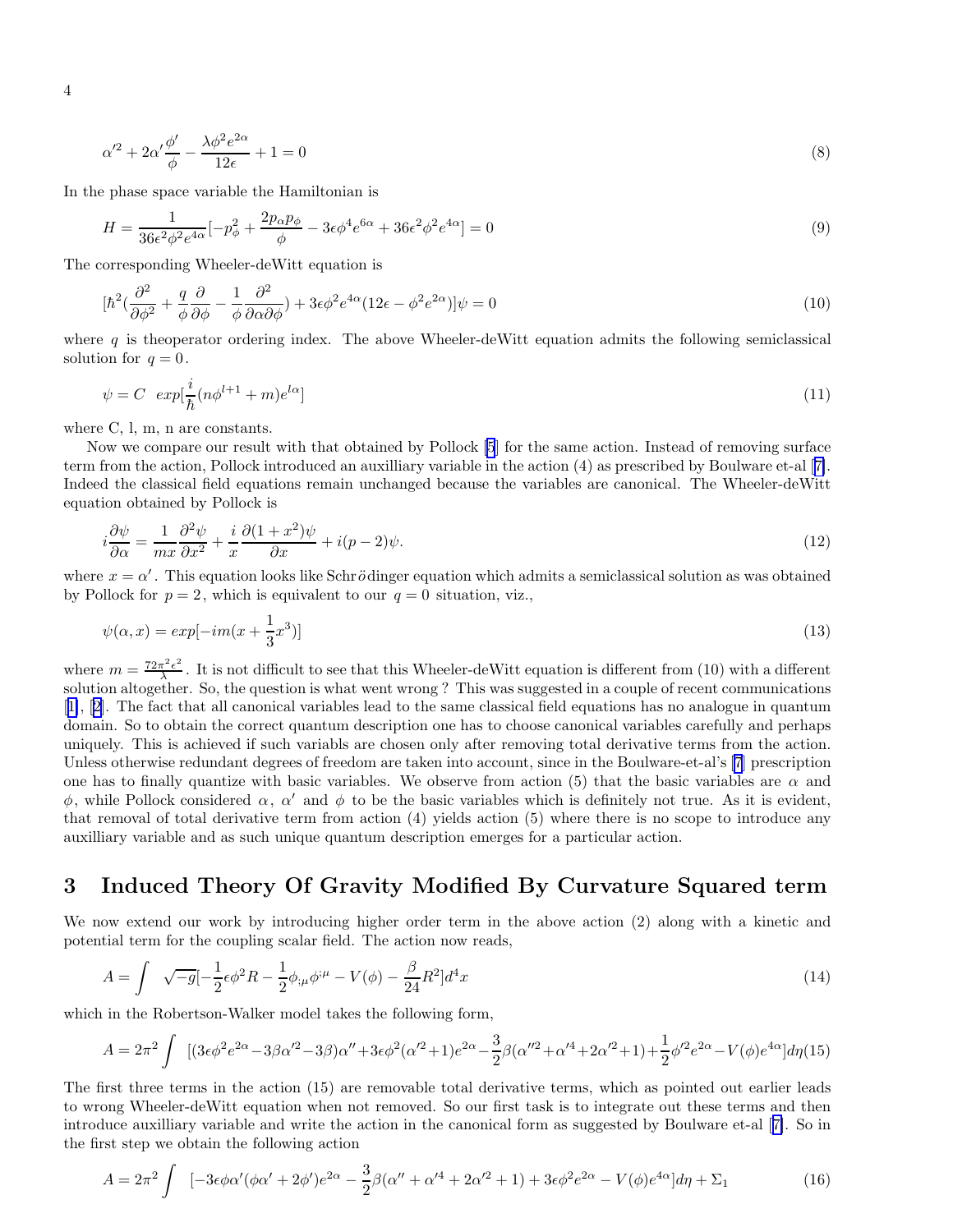where  $\Sigma_1 = 2\pi^2 [3\epsilon\phi^2\alpha' e^{2\alpha} - \beta\alpha'^3 - 3\beta\alpha']$  is the surface term. In the next step we introduce the auxilliary variable, which is

$$
Q = -\frac{1}{2\pi^2} \frac{\partial A}{\partial \alpha''} = 3\beta \alpha''.
$$
\n<sup>(17)</sup>

In the following step we write the action (15) in the canonical form where again one encounters another integrable term which when integrated one obtains the following action.

$$
A = 2\pi^2 \int \left[ \alpha' Q' - \frac{3}{2} \beta \alpha'^2 - 3(\epsilon \phi^2 e^{2\alpha} + \beta) \alpha'^2 - 6\epsilon \phi \alpha' \phi' e^{2\alpha} + \frac{1}{2} \phi'^2 e^{2\alpha} + \frac{Q^2}{6\beta} + 3\epsilon \phi^2 e^{2\alpha} - \frac{3}{2} \beta - V e^{4\alpha} \right] d\eta + \Sigma_2(18)
$$

where  $\Sigma_2 = \Sigma_1 - 2\pi^2 \alpha' Q$  is the modified surface term. One can now write the classical field equations and verify after substituting the definition of Q from equation (17) that the equations are the same even if one would have introduced the auxilliary variable in action (15) where total derivative terms are not removed. However, since we are only interested in the quantum dynamics for such an action, therefore we are writing only the Hamiltonian constraint equation, which is

$$
H = p_{\alpha}p_{Q} + \frac{p_{\phi}^{2}}{e^{2\alpha}} + 6\epsilon\phi p_{\phi}p_{Q} + \frac{3}{2}\beta p_{Q}^{4} + 3(\beta + \epsilon\phi^{2}e^{2\alpha} + 6\epsilon^{2}\phi^{2}e^{2\alpha})p_{Q}^{2} - \frac{Q^{2}}{6\beta} - 3\epsilon\phi^{2}e^{2\alpha} + \frac{3}{2}\beta + V(\phi)e^{4\alpha}.
$$
 (19)

Inthe above,  $p_{\alpha} = \frac{\partial L}{\partial \alpha'}$ ,  $p_Q = \frac{\partial L}{\partial Q'} = \alpha'$  and  $p_{\phi} = \frac{\partial L}{\partial \phi'}$ . Now as suggested by Boulware et-al [[7\]](#page-10-0), we quantize with basic variables, which are  $\alpha, \alpha'$  and  $\phi$ . To avoid confusion we choose  $\alpha' = x$  and replace  $p_Q = \alpha'$  by x and Q by  $-p_x$ . The Hamiltonian thus reads,

$$
H = xp_{\alpha} + \frac{p_{\phi}^{2}}{2e^{2\alpha}} + 6\epsilon\phi xp_{\phi} - \frac{p_{x}^{2}}{6\beta} + \frac{3}{2}\beta x^{4} + 3[\beta + \epsilon\phi^{2}(1 + 6\epsilon)e^{2\alpha}]x^{2} - 3\epsilon\phi^{2}e^{2\alpha} + \frac{3}{2}\beta + V(\phi)e^{4\alpha}.
$$
 (20)

This Hamiltonian which is constrained to vanish is now ready for quantization. The corresponding Wheeler-deWitt equation is

$$
i\hbar(\frac{\partial}{\partial\alpha} + 6\epsilon\phi\frac{\partial}{\partial\phi})\psi = \frac{\hbar^2}{6\beta}(\frac{1}{x}\frac{\partial^2}{\partial x^2} + \frac{n}{x^2}\frac{\partial}{\partial x})\psi - \frac{\hbar^2}{2xe^{2\alpha}}(\frac{\partial^2}{\partial\phi^2} + \frac{p}{\phi}\frac{\partial}{\partial\phi})\psi + V_e\psi,
$$
\n(21)

where, n and p are operator ordering indices. The effective potential  $V_e$  is given by

$$
V_e = \frac{3\beta}{2x}(x^2+1)^2 + \frac{3\epsilon\phi^2 e^{2\alpha}}{x}(2\epsilon x^2+x^2-1) + \frac{V(\phi)e^{4\alpha}}{x},\tag{22}
$$

Choosing the time variable as

$$
\frac{\partial}{\partial t} = \frac{\partial}{\partial \alpha} + 6\epsilon\phi \frac{\partial}{\partial \phi} \tag{23}
$$

the above Wheeler-deWitt equation can clearly be expressed as

$$
i\hbar \frac{\partial \psi}{\partial t} = \hat{H}_0 \psi. \tag{24}
$$

This equation looks very similar to the Schrödinger equation, where the Hamiltonian operator  $\hat{H_0}$ , given by the right hand side of equation (20) is clearly hermitian. This implies that we are now dealing with observables for which a probability interpretation exits. For  $n = -1$  and  $p = 0$  the continuity equation is expressed as

$$
\frac{\partial \rho}{\partial t} + \nabla \cdot \mathbf{J} = \mathbf{0} \tag{25}
$$

where,  $\rho = \psi^* \psi$ , is the probability density and  $\mathbf{J} = (j_x, j_\phi, 0)$ , is the current density, with  $j_x = \frac{i\hbar}{6\beta x}(\psi^* \psi_{,x} - \psi \psi_{,x})$ and  $j_{\phi} = -\frac{i\hbar e^{-2\alpha}}{2x}$  $\frac{e^{-2\alpha}}{2x}(\psi^*\psi,\phi-\psi\psi^*,\phi)$ . It is possible to write the continuity equation for other operator ordering indices also but that with respect to a different variable which is only functionally related to x. It is to be noted that for  $\epsilon = 0$  one can obtain the results corresponding to an action containing  $R^2$  term minimally coupled witha scalar field [[1\]](#page-9-0). The form of the continuity equation (25) convincingly suggests that the choice of the time parameter in equation (23) is correct. Thus time parameter arises naturally in the quantum dynamics of the alternative theory of gravitation containing curvature squared term.

One can now extremize the effective potential, which is equivalent to extremize the effective action when Kinetic energy is neglected. the effective potential given by equation (22) is assymetric with respect to the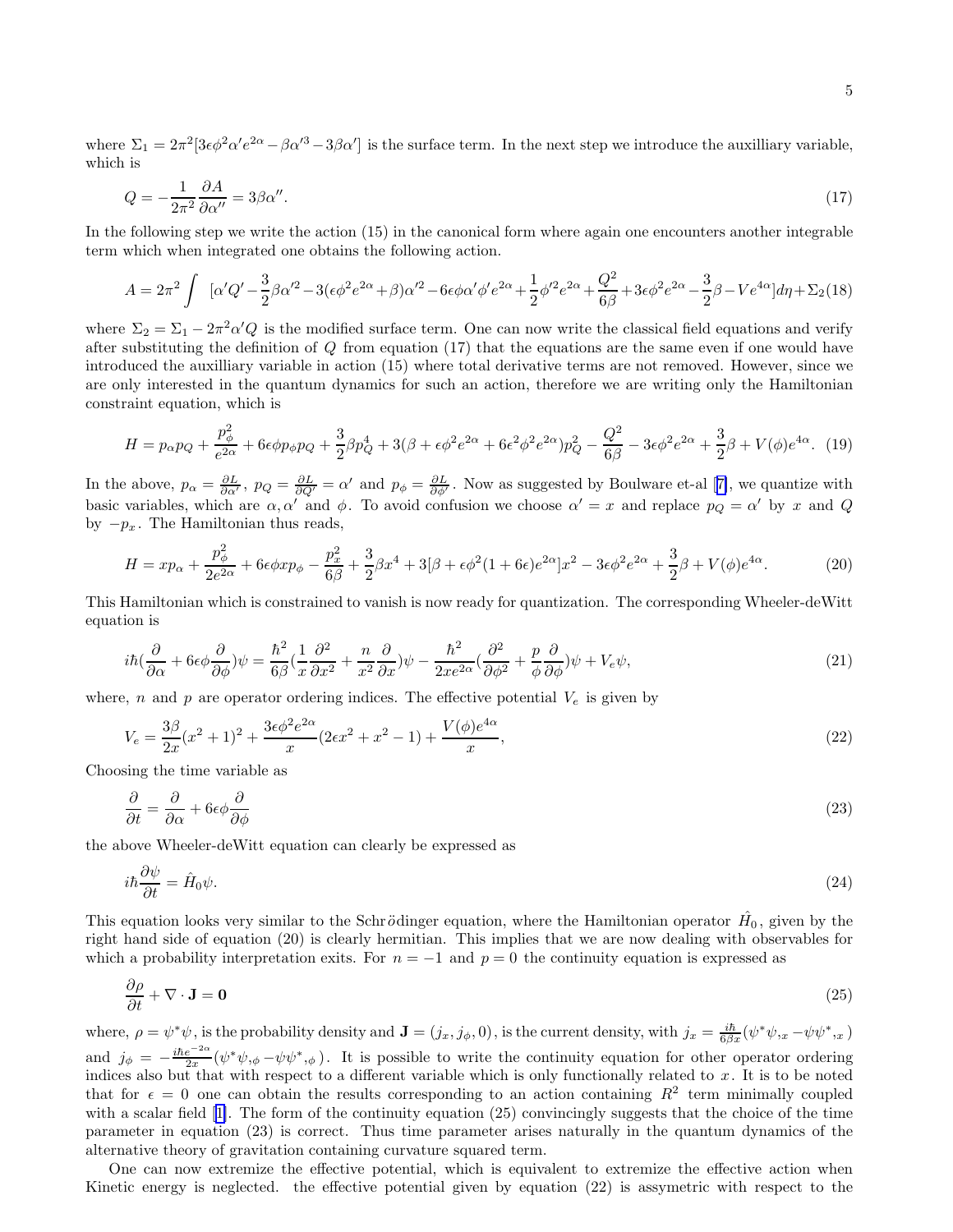expansion parameter  $x = \alpha'$ , ie.  $V_e = -V_e$ . Further it is unsatble at the short and long range limits of  $x = \alpha'$ . However, the classical cosmological models depict that the initial epoch of the evolution of the Universe, where quantum physics plays the dominating role, starts with a large expansion rate  $x$ . It slows down as Universe evolves and the infinity of the effective potential at small  $x$  has nothing to do with the physical world since Universe by that time has entered the classical regime and the effective potential has no role at that stage.

Extremization of the effective potential (22) with respect to x yields, keeping  $\alpha$  and  $\phi$  fixed

$$
\beta(3x^4 + 2x^2 - 1) + 2\epsilon\phi^2(2\epsilon x^2 + x^2 + 1)e^{2\alpha} - \frac{2}{3}V(\phi)e^{4\alpha} = 0
$$
\n(26)

In the absence of the coupling parameter  $\epsilon$  ie. the situation where the action is given by the curvature squared term minimally coupled with a scalar field, the above equation reads

$$
\beta(3x^4 + 2x^2 - 1) = \frac{2}{3}V(\phi)e^{4\alpha} \tag{27}
$$

This is the classical constraint equation at a regime much below the Planck scale, where the Hamiltonian is mostly dominated by the potential energy, kinetic energy being much small.

Further in the absence of the scalar potential  $V(\phi)$  the equation (27) becomes

$$
3x^4 + 2x^2 - 1 = 0 \tag{28}
$$

ie. either

$$
x^2 + 1 = 0 \tag{29}
$$

which is the vacuum Einstein's equation admitting Euclidean wormhole solution, or,

$$
3x^2 - 1 = 0 \tag{30}
$$

which implies that the extremum admits a solution  $a = \frac{t-t_0}{\sqrt{3}}$ , a being the scale factor of the Universe in proper time t. For this solution the horizon radius  $r_H$  is proportional to  $ln(t)$ . So at  $t \to 0$ ,  $r_H \to \infty$  and thus the horizonproblem is solved. These results are obtained previously in [[1\]](#page-9-0) and [[2\]](#page-9-0). It should be noted that  $\beta$  can not be made zero at any stage after equation (16). This removes any possibilities of including redundant degrees of freedom, as already mentioned.

Now extremum of the effective potential  $V_e$  with respect to  $\phi$  gives, keeping  $\alpha$  and x fixed

$$
6\epsilon\phi(2\epsilon x^2 + x^2 - 1) + \frac{dV(\phi)}{d\phi}e^{2\alpha} = 0
$$
\n(31)

If the scalar field potential  $V(\phi)$  has got an extremum at  $\phi = 0$  then the above equation is trivially satisfied, for which  $\frac{\partial V_e}{\partial x} = 0$  gives

$$
\beta(x^2+1)(3x^2-1) = \frac{2}{3}e^{4\alpha}V(\phi)|_{extremum}
$$
\n(32)

and

$$
\frac{\partial^2 V_e}{\partial x^2} = 6\beta(3x^2 + 1) \tag{33}
$$

which is positive definite, implying extremum of  $V_e$  with respect to x has a minimum. Further,

$$
\frac{\partial^2 V_e}{\partial \phi^2} = \frac{6\epsilon e^{2\alpha}}{x} (2\epsilon x^2 + x^2 + 1) + \frac{e^{4\alpha}}{x} \frac{d^2 V(\phi)}{d\phi^2}|_{extremum}
$$
(34)

and finally,

$$
\frac{\partial^2 V_e}{\partial x \partial \phi} = 0 \tag{35}
$$

at the extremum. The condition that  $V_e$  has an extremum being a function of two variables x and  $\phi$  is

$$
\frac{\partial^2 V_e}{\partial x^2} \frac{\partial^2 V_e}{\partial \phi^2} - \frac{\partial^2 V_e}{\partial x \partial \phi} > 0 \tag{36}
$$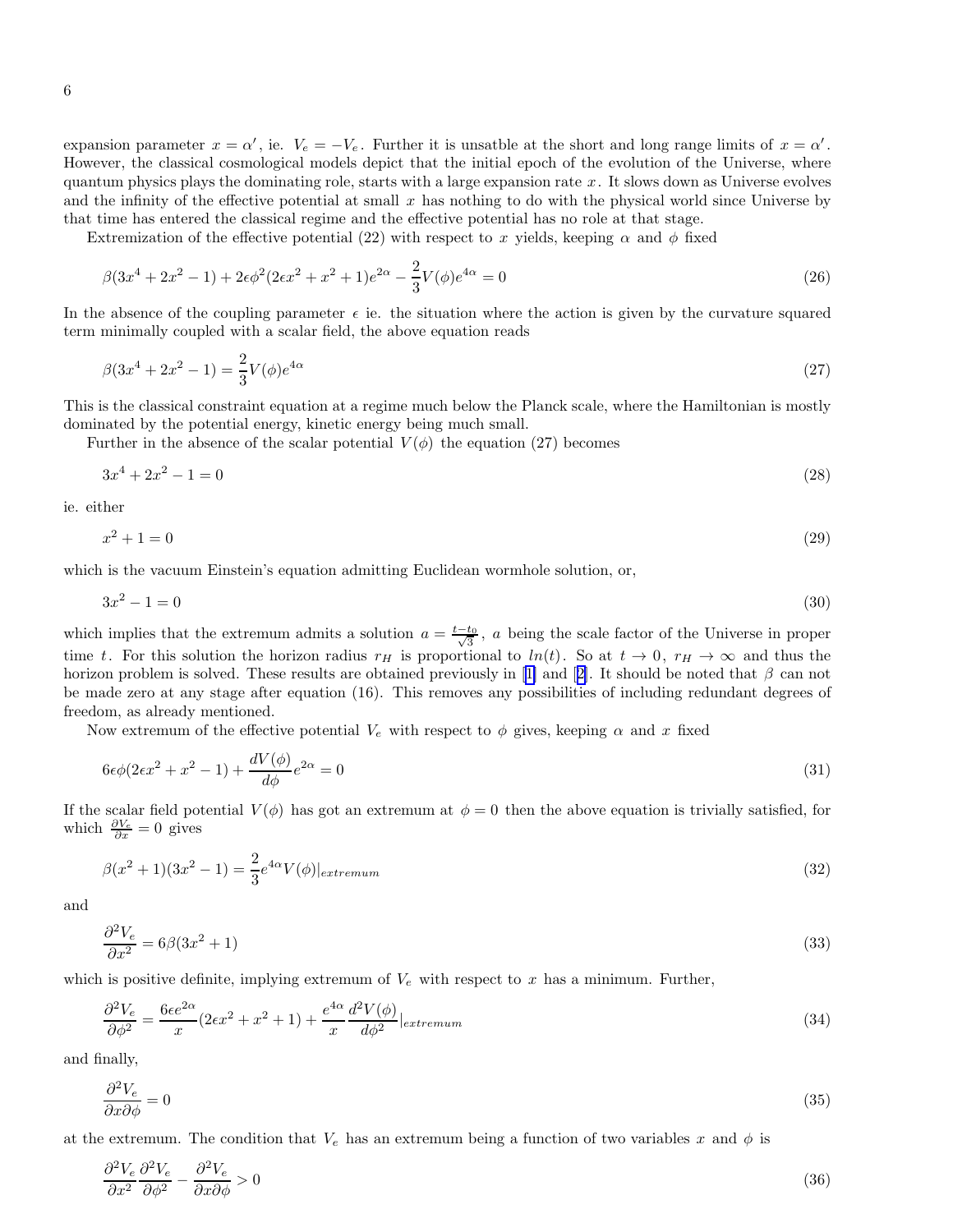The left hand side turns out to be

$$
6\beta \frac{(3x^2+1)}{x} [6\epsilon (2\epsilon x^2+x^2+1)+e^{2\alpha} \frac{d^2 V(\phi)}{d\phi^2}|_{extremum}]e^{2\alpha} \tag{37}
$$

which is positive definite if the scalar field potential  $V(\phi)$  has got a minimum, since  $\epsilon > 0$ , as long as  $x > 0$  and real. It should be noted that  $\alpha$  has not been considered as a variable, since as  $\epsilon \to 0$ , as well as when  $\phi \to 0$ ,  $\alpha$ alone acts as the time parameter. As the condition for the extremum has been fulfilled, if we now consider that the minimum of the scalar field potential  $V(\phi = 0) = 0$ , then equation (32) reduces to either

$$
x^2 + 1 = 0 \tag{38}
$$

or

$$
3x^2 - 1 = 0 \tag{39}
$$

The same conditions that we have already visited. However, the first condition implies that x is imaginary for which the condition for extremum of  $V_e$  given in equation (37) is not satisfied. Hence, second condition viz. equation (39) should only be considered keeping  $x > 0$ , ie.

$$
x = \frac{1}{\sqrt{3}}\tag{40}
$$

whose solution has already been given. We can thus conclude that the Universe is sitting at the extremum of the effective potential  $V_e$ , at the location of the configuration space variables  $\phi = 0$  and  $x = \frac{1}{\sqrt{2}}$  $\frac{1}{3}$ , which satisfies a solution  $a = \frac{t-t_0}{\sqrt{3}}$ , that solves the horizon problem, as already noticed.

## 4 Quantum Cosmology Of A Positive Definite Action

As already mentioned in the introduction, it is well known that the Euclidean form of the Gravitational Einstein-Hilbert action is not bounded from below. As a result the ground state wave funcction  $\psi_0[h_{ij}]$  $N$  ∫  $\delta gexp(-I<sub>E</sub>[g])$  proposed by Hartle-Hawking [\[13\]](#page-10-0) diverges. A remedy is to suggest a positive definite Euclidean action. Horowitz [\[4](#page-9-0)] suggested an action (1) whose pseudo-Riemannian form is,

$$
A = \int \sqrt{-g}d^4x[AC_{ijkl} + B(R - 4\lambda)^2].
$$
\n(41)

For the Robertson-Walker metric  $C_{ijkl}$ , the Weyl tensor vanishes and hence the above action can be expressed in the form,

$$
A = -\frac{\beta}{24} \int \left[ (R - 4\lambda)^2 \sqrt{-g} d^4 x. \right] \tag{42}
$$

Our interest is to study the quantum dynamics of such a theory. In the Robertson-Walker minisuperspace model this action takes the following form

$$
A = -\frac{m}{4} \int \left[ \alpha''^2 + (1 + \alpha'^2)^2 + \frac{4\lambda}{3} (1 - \alpha'^2) e^{2\alpha} + \frac{4}{9} \lambda^2 e^{4\alpha} \right] d\eta \tag{43}
$$

apart from a surface term  $\Sigma_1 = -\frac{m}{12} [6\alpha' + 2\alpha'^3 - 4\lambda \alpha' e^{2\alpha}]$ , where  $m = 12\beta\pi^2$ . Now we define the auxilliary variable

$$
Q = -\frac{4}{m} \frac{\delta A}{\delta \alpha''} = 2\alpha'' \tag{44}
$$

and write the action in the canonical form after introducing the auxilliary variable as,

$$
A = \frac{m}{4} \int \left[ \alpha' Q' - (\alpha'^2 + 1)^2 + \frac{4\lambda}{3} (\alpha'^2 - 1) e^{2\alpha} + \frac{Q^2}{4} - \frac{4}{9} \lambda^2 e^{4\alpha} \right] d\eta \tag{45}
$$

apart from a modified surface term  $\Sigma_2 = -\frac{m}{6} [3\alpha' + \alpha'^3 - 2\lambda \alpha' e^{2\alpha} + 3\alpha' \alpha'']$ . The Hamiltonian in the phase space variable can be written as

$$
P_{\alpha}P_{Q} + \frac{16}{m^{2}}P_{Q}^{4} + 2(1 - \frac{2\lambda}{3}e^{2\alpha})P_{Q^{2}} + m^{2}[\frac{\lambda^{2}}{36}e^{4\alpha} + \frac{\lambda}{12}e^{2\alpha} - \frac{1}{64}Q^{2} + \frac{1}{16}] = 0
$$
\n(46)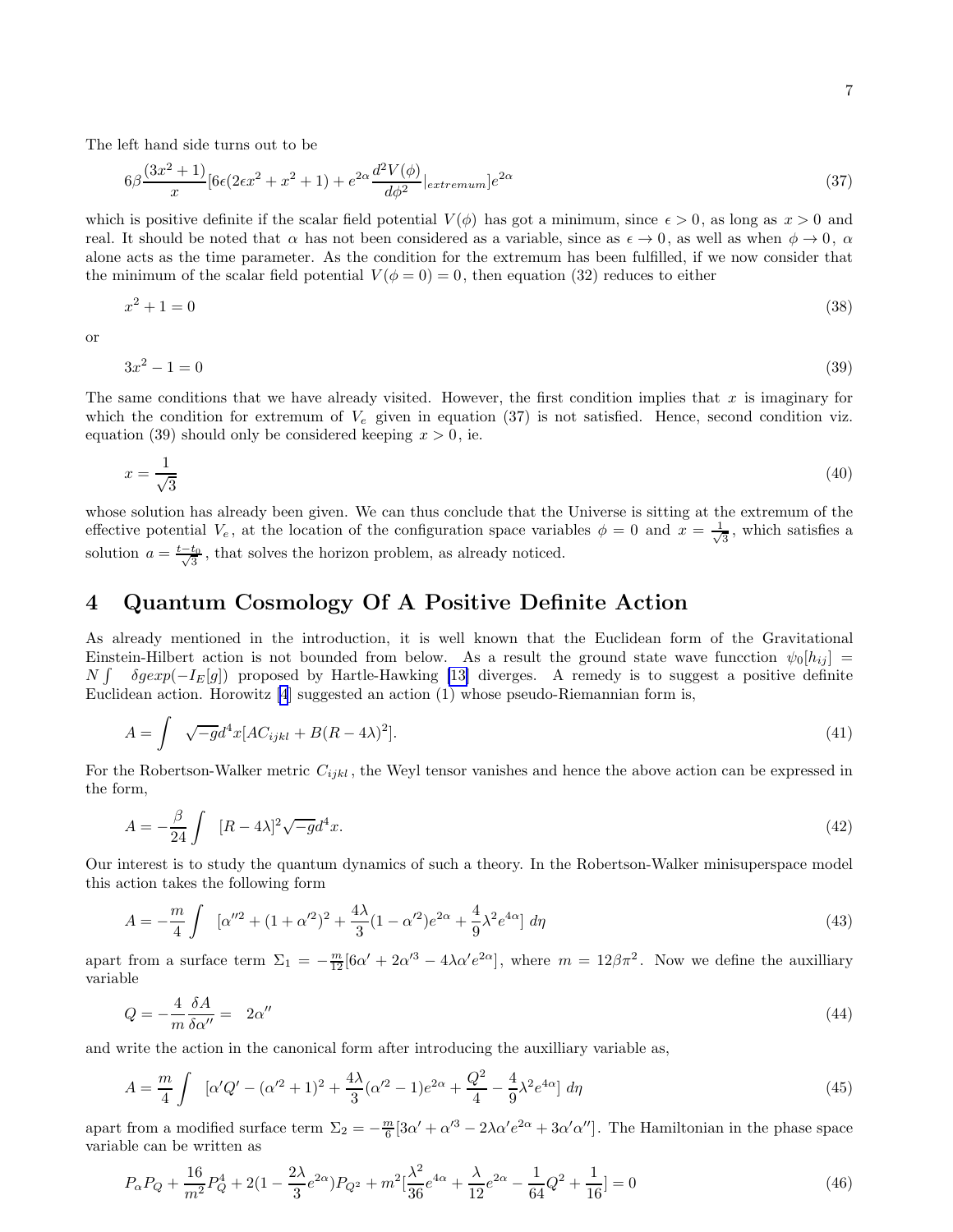We now quantize the theory with basic variables  $\alpha$  and  $\alpha' = x(say)$ . Therefore we replace as before, Q by  $-\frac{4}{m}P_x$ and  $P_Q$  by  $\frac{m}{4}x$ . With such replacement the Hamiltonian constraint equation reads

$$
xP_{\alpha} = \frac{1}{m}P_x^2 - \frac{m}{4}(x^2 + 1)^2 + \frac{m\lambda}{3}(x^2 - 1)e^{2\alpha} - \frac{m}{9}\lambda^2 e^{4\alpha}.
$$
 (47)

The corresponding Wheeler-deWitt equation is thus,

$$
i\hbar \frac{\partial \psi}{\partial \alpha} = \frac{\hbar^2}{mx} \frac{\partial^2 \psi}{\partial x^2} + \frac{\hbar^2 n}{mx^2} \frac{\partial \psi}{\partial x} + \left[ \frac{m}{4x} (x^2 + 1)^2 - \frac{m\lambda}{3x} (x^2 - 1) e^{2\alpha} + \frac{m\lambda^2}{9x} e^{4\alpha} \right] \psi \tag{48}
$$

where  $n$  is the operator ordering index. As before the Wheeler-deWitt equation can be written as

$$
i\hbar\frac{\partial\psi}{\partial\alpha} = \hat{H}_0\psi,\tag{49}
$$

where,  $\hat{H}_0\psi$  is the right hand side of the Wheeler-de-Witt equation (48). The probability interpretation follows naturally from the continuity equation, which can be written for  $n = -1$  as,

$$
\frac{\partial \rho}{\partial \alpha} + \nabla \cdot \mathbf{J} = \mathbf{0},\tag{50}
$$

where  $\rho = \psi^* \psi$  is the probability density and  $\mathbf{J} = (j_x, 0, 0)$  is the current density, with  $j_x = \frac{i\hbar}{mx}(\psi^* \psi_{,x} - \psi \psi_{,x}^*)$ . The continuity equation (50) proves that there is nothing wrong in considering  $\alpha$  as the time parameter, and it appears naturally in the quantum dynamics of alternative theory of gravitational action containing curvature squared term.

The effective potential in this case is

$$
V_e = \frac{m}{4x} [(x^2 + 1)^2 - \frac{4\lambda}{3} (x^2 - 1)e^{2\alpha} + \frac{4}{9}\lambda^2 e^{4\alpha}]
$$
\n(51)

The extremum of the effective potential  $V_e$  with respect to x yields

$$
(x^{2}+1)(3x^{2}-1-\frac{4\lambda}{3}e^{2\alpha})-\frac{4}{9}\lambda^{2}e^{4\alpha}=o
$$
\n(52)

As it is evident, this is essentially the classical constraint equation at the epoch when the Universe is dominated by the potential energy term, kinetic energy being neglected. For vanishing  $\lambda$  the extremum is either at

$$
x^2 + 1 = 0 \tag{53}
$$

which has the classical wormhole solution, or at

$$
3x^2 - 1 = 0 \tag{54}
$$

whose solution is  $\alpha = \ln(\frac{t-t_0}{\sqrt{3}})$ . The consequences of these solutions are already discussed. All these results for  $\lambda = 0$  are already obtained by Sanyal and Modak [\[1](#page-9-0)].

# 5 Einstein-Hilbert Action Modified By  $R_{\mu\nu}R^{\mu\nu}$  Term

In this section we couple the Einstein-Hilbert action with the next higher order curvature invariant term, viz.  $R_{\mu\nu}R^{\mu\nu}$ . Thus the action becomes

$$
A = \int -\frac{\sqrt{-g}}{16\pi G} [R + \frac{\gamma}{2} R_{\mu\nu} R^{\mu\nu}] d^4 x \tag{55}
$$

where  $\gamma$  is the coupling constant, the Ricci scalar  $R = -6(\alpha'' + \alpha'^2 + 1)$  and  $R_{\mu\nu}R^{\mu\nu} = 3(3\alpha''^2 + \alpha'' + 2\alpha'^2 + 2)e^{-4\alpha}$ . Introducing R and  $R_{\mu\nu}R^{\mu\nu}$  and removing removable total derivative terms from the action, as proposed, we arrive at

$$
A = M \int \left[ -\gamma \alpha^{\prime\prime 2} - (\gamma (\alpha^{\prime 2} + 1)^2 + (\alpha^{\prime 2} - 1)e^{2\alpha}) \right] d\eta + \Sigma_1 \tag{56}
$$

where  $M = \frac{3\pi}{4G}$  and  $\Sigma_1 = \frac{3\pi}{4G} (\alpha' e^{2\alpha} - \gamma \alpha' - \frac{\gamma}{3})$  $\frac{\gamma}{3}\alpha'^3$ ) is the surface term.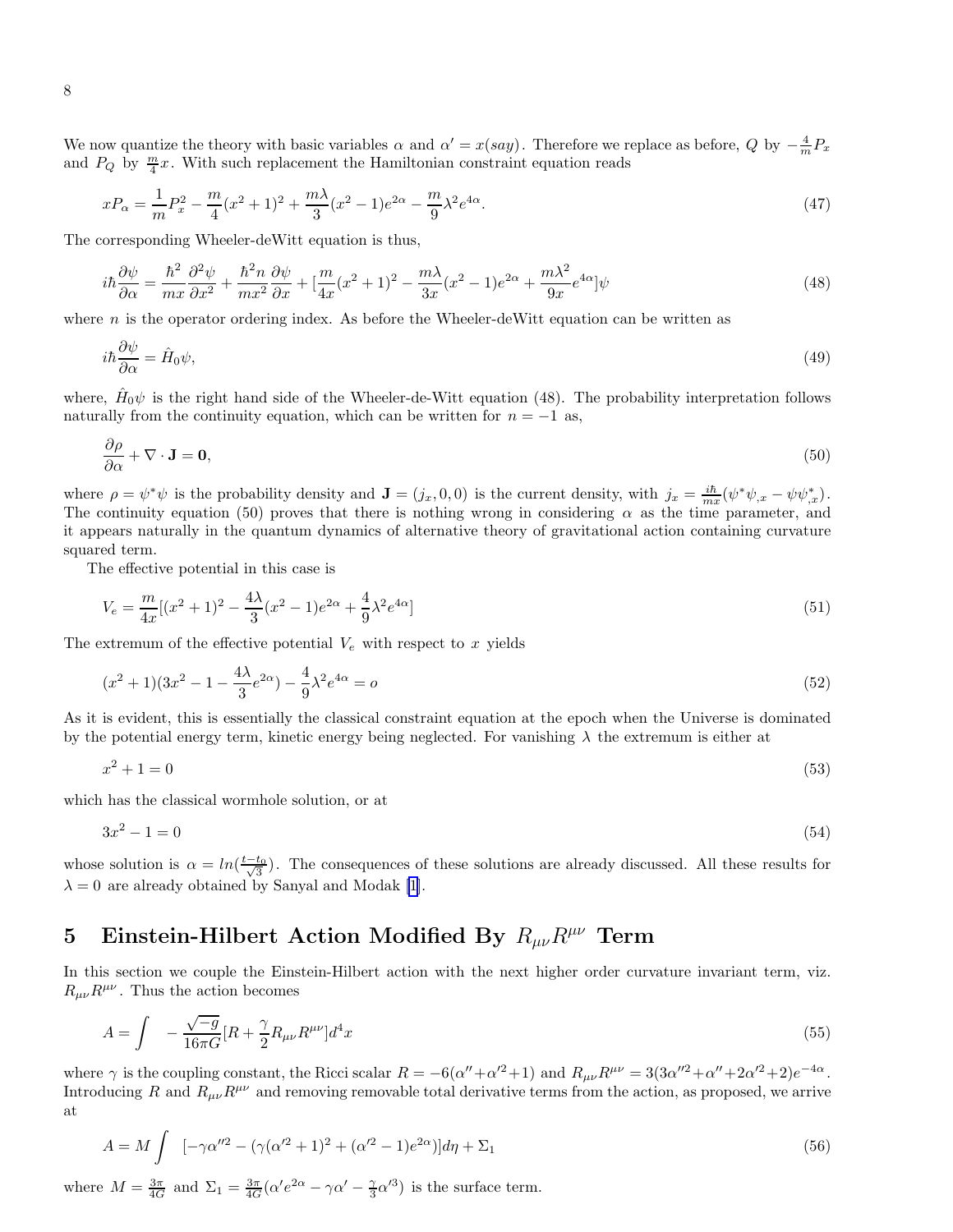Now introducing the new variable

$$
Q = \frac{1}{M} \frac{\partial A}{\partial \alpha''} = -2\gamma \alpha' \tag{57}
$$

we express the action (56) in the following canonical form

$$
A = M \int \left[ -\alpha' Q' + (1 - \alpha'^2) e^{2\alpha} - \gamma (1 + \alpha')^2 + \frac{Q^2}{4\gamma} \right] + \Sigma_2 \tag{58}
$$

Where  $\Sigma_2 = \Sigma_1 + M\alpha'Q$  is the modified surface term. The classical field equations are

$$
\gamma(\alpha'''' - 6\alpha''\alpha'^2 - 2\alpha'') - (\alpha'' + \alpha'^2 + 1)e^{2\alpha} = 0
$$
\n(59)

and

$$
\gamma[2\alpha''' \alpha' - \alpha''^2 - (1 + \alpha'^2)(3\alpha'^2 - 1)] - (1 + \alpha'^2)e^{2\alpha} \tag{60}
$$

The last equation is essentially the Hamiltonian constraint equation. It can easily be seen that both the equations reduce to the vacuum Einstein equations for the coupling constant  $\gamma = 0$ . Further, most interesting is the fact that the classical field equations for  $R+R_{\mu\nu}R^{\mu\nu}$  action turns out the same as that for  $R+R^2$  action, only having the difference in the coupling constant.

To quantize the system we express the Hamiltonian in the phase space variables as

$$
H = \frac{1}{M} \left[ -p_{\alpha} p_Q - \frac{M^2}{4\gamma} Q^2 + \frac{\gamma}{M^2} p_Q^4 + 2\gamma p_Q^2 + M^2 \gamma + (p_Q^2 - M^2) e^{2\alpha} \right] = 0 \tag{61}
$$

since the Hamiltonan is constrained to vanish. As already mentioned we quantize with the basic variables  $\alpha$  and  $\alpha' = x$  (say). Thus the Hamiltonian Constraint equation takes the following look in terms of the basic variables

$$
-xp_{\alpha} = -\frac{1}{4M\gamma}p_x^2 + \gamma M(x^2+1)^2 + M(x^2-1)e^{2\alpha} = 0
$$
\n(62)

Hence the quantum dynamics of the system is determined by the following equation

$$
i\hbar \frac{\partial \psi}{\partial \alpha} = \frac{\hbar^2}{4M\gamma x} \left(\frac{\partial^2 \psi}{\partial x^2} + \frac{n}{x} \frac{\partial \psi}{\partial x}\right) + V_e. \tag{63}
$$

Where the effective action

$$
V_e = \frac{M}{x} [\gamma (x^2 + 1)^2 + (x^2 - 1)e^{2\alpha}].
$$
\n(64)

Now equation (63) can be written as

$$
i\hbar \frac{\partial \psi}{\partial \alpha} = \hat{H}_0 \psi \tag{65}
$$

Where,  $\hat{H}_0$ , the effective Hamiltonian operator operating on  $\psi$ , being given by the right hand side of equation (63), is again found to be hermitian. As a result one can easily construct the continuity equation

$$
\frac{\partial \rho}{\partial \alpha} + \nabla \cdot \mathbf{J} \tag{66}
$$

where, the current density  $\mathbf{J} = (\mathbf{J}_{\mathbf{x}}, \mathbf{0}, \mathbf{0}), \ J_x = \frac{i\hbar}{4M\gamma x} (\psi^* \psi_{,x} - \psi \psi^*_{,x})$  and the probability density  $\rho = \psi^* \psi$ . Though the above continuity equation is formed for  $n = -1$ , yet it is not difficult to see that it is true in general for arbitrary operator orering index but then with respect to a new variable which is functionally related to  $x$ . In anlogy to quantum mechanics it is now quite trivial to identify  $\alpha$  as the time parameter in quantm cosmology while the variable  $x = \alpha'$  acts as the spatial coordinate,  $\alpha$  being the expansion parameter. It appeares that the effective Hamiltonian operator  $\hat{H}_0$  diverges at the bounce of the Universe, ie. at  $\alpha' = 0$ . It can be interpreted as the Universe enters into the Classical regime much before  $\alpha' = 0$  and so effective Hamiltonian has no role to play at that regime. It can also be interpreted as the arrow of time reverses it's direction at the bounce.

In the weak energy limit, the contribution of kinetic energy is pretty small with respect to the potential energy in the Hamiltonian  $H_0$ . At that regime the Hamiltonian is almost dominated by the potential energy, and so one can extremize the effective potential for  $k = 1$  to get either

$$
x^2 + 1 = 0 \tag{67}
$$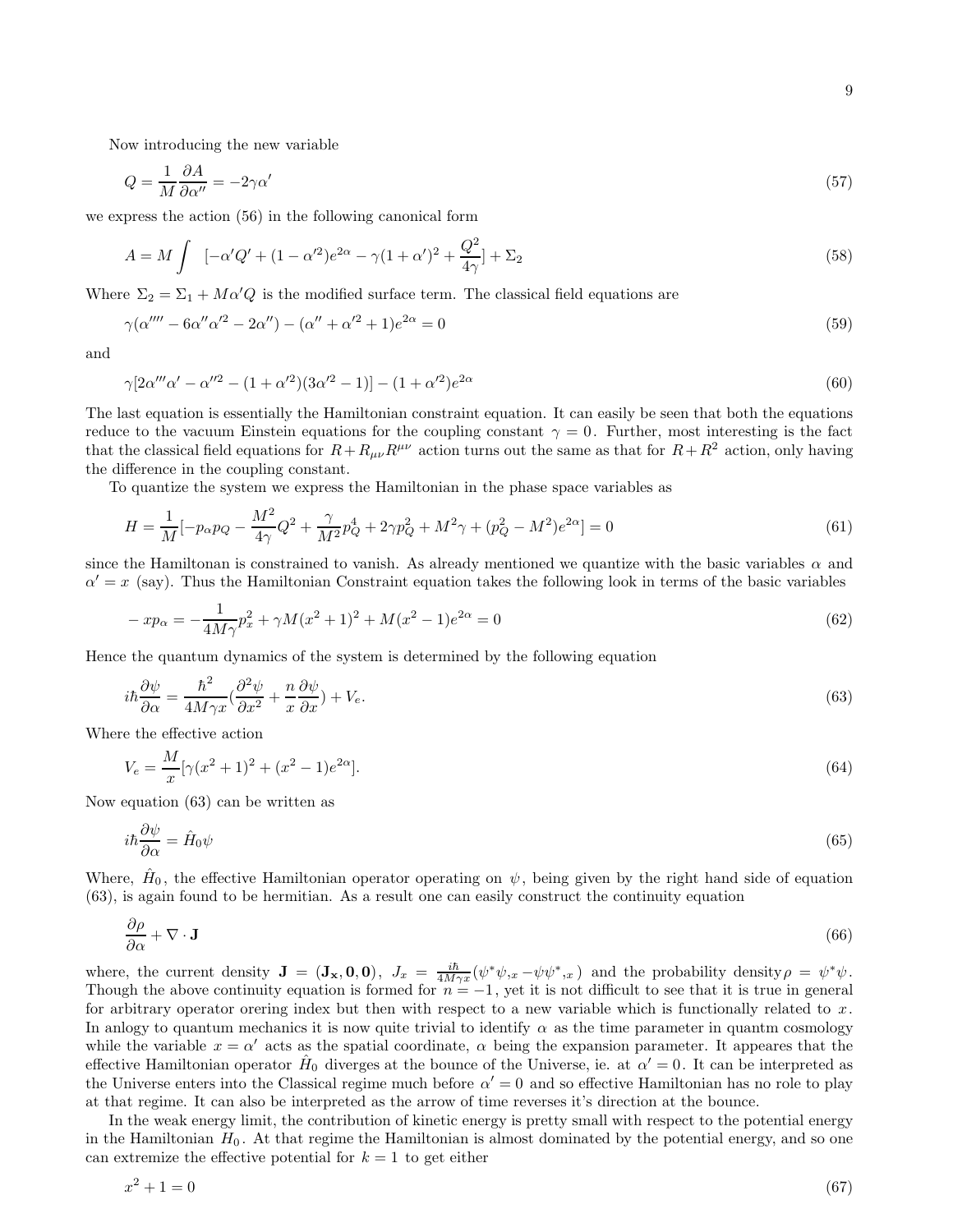<span id="page-9-0"></span>which is the vacuum Einstein's equation admitting Euclidean wormhole solution as already discussed, or

$$
\gamma(3x^2 - 1) + e^{2\alpha} = 0\tag{68}
$$

which has a solution

$$
e^{\alpha} = a = \sqrt{\gamma} \sin(\frac{t - t_0}{\sqrt{3\gamma}})
$$
\n(69)

where  $a$  is the scale factor in proper time  $t$ . It is interesting to note that all these results are at par with those obtained by Sanyal and Modak [2] for the Einstein-Hilbert action modified by the curvature squared term ignoring the scalar field. Altogether, we observe that in the Robertson-Walker minisuperspace model the Einstein-Hilbert action modified by the next higher order curvature invariant term  $R_{\mu\nu}R^{\mu\nu}$  contributes nothing more than that modified by the  $R^2$  term both at the classical and the quantum regime. However, it has been interestingly observed that the inclusion of such higher order terms in the Einstein-Hilbert action naturally gives rise to a Schrödinger like equation with an effctive Hamiltonian which is hermitian. As a result, quantum mechanical probability interpretation of quantum cosmology is available.

#### 6 Concluding Remarks

The aim of this paper is to show how Gravitational action containing higher order terms or being modified by such terms leads to a quantum mechanical probability interpretation of quantum cosmology. In a couple of recent publications [1] and [2] it has been shown that to quantize Gravitational action containing curvature squared term or being modified by such term, Boulware et-al's[[7\]](#page-10-0) prescription can be taken up only after removing removable total derivative terms from the action. In [1] a toy model viz. Einstein-Hilbert action was considered to show that if removable total derivative terms are kept in the action, one can introduce auxilliary variable , that leads to wrong quantum dynamics. Here again, it has been shown that it is possible to introduce auxilliary variable in the induced theory of gravity which ultimately leads to wrong quantum description. Here it has been pointed out that, introduction of auxilliary variables in situations where it is not required, effectively implies to consider redundant degrees of freedom during quantization. This is because, in Boulware et-al's[[7\]](#page-10-0) prescription one finally has to quantize with basic variables. It has been shown in section 3 that, while induced theory of gravity has actually a pair of basic variables viz.  $\alpha, \phi$ , introduction of auxilliary variable demands basic variables to be three, viz.  $\alpha, \phi, \alpha'$ . Hence we conclude that all earlier works of choosing auxilliary variables arbitrarily or through some definite prescription lead to wrong quantum dynamics unless it has been introduced only after removing removable total derivative terms from the action.

We have shown that once removable total derivative terms are removed from the action, there is no chance of introducing such auxilliary variables in situations where not required. Further, such variables are thus chosen uniquely in situations where required, leading to unique quantum desccription of the theory.

Such method of choosing auxilliary variables gives rise to a Schrödinger like equation, where a time parameter comes out automatically. Further, it gives rise to an effective Hamiltonian which is hermitian and thus one can write the coontinuity equaation in view of the probability and current densities leading to a quantum mechanical probability interpretation of the theory.

The same type of result has been obtained by introducing the next higher order curvature invariant term  $R_{\mu\nu}R^{\mu\nu}$  in the Einstein-Hilbertaction. This implies that quantum mechanical probability interpretation of quantum cosmology might be a generic feature of higher order curvature terms.

It should be mentioned that all these results are valid only in the isotropic and homogeneous minisuperspace models. How to extend our work in the anoisotropic models is under investigation.

### References

- [1] A.K.Sanyal and B.Modak, Phys. Rev. D63 064021 (2001)
- [2] A.K.Sanyal and B.Modak, Class. Quan. Gravit. 19, 515(2002)
- [3] J.A.Wheeler, in Relativity Groups and Topology, Ed. C.de-Witt and B.de-Witt, Les Houches, Gordon and Breach science Publishers. (1963)
- [4] G.T.Horowitz, Phys. Rev. D (1988)